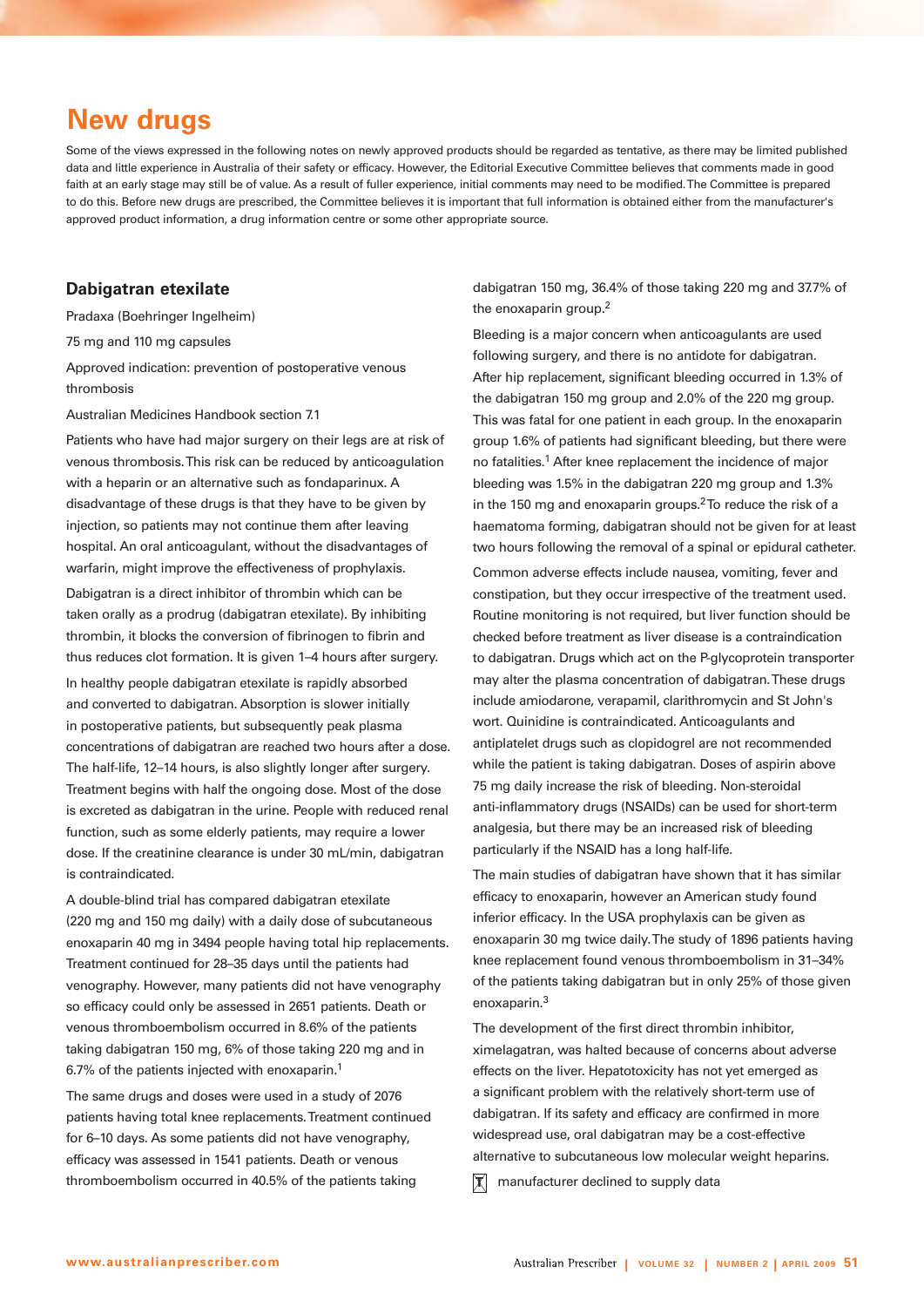#### **References** \*

- 1. Eriksson BI, Dahl OE, Rosencher N, Kurth AA, van Dijk CN, Frostick SP, et al; RE-NOVATE Study Group. Dabigatran etexilate versus enoxaparin for prevention of venous thromboembolism after total hip replacement: a randomised, double-blind, non-inferiority trial. Lancet 2007;370:949-56.
- 2. Eriksson BI, Dahl OE, Rosencher N, Kurth AA, van Dijk CN, Frostick SP, et al. Oral dabigatran etexilate vs. subcutaneous enoxaparin for the prevention of venous thromboembolism after total knee replacement: the RE-MODEL randomized trial. J Thromb Haemost 2007;5:2178-85.
- 3. Ginsberg JS, Davidson BL, Comp PC, Francis CW, Friedman RJ, Huo MH, et al; RE-MOBILIZE Writing Committee. Oral thrombin inhibitor dabigatran etexilate vs North American enoxaparin regimen for prevention of venous thromboembolism after knee arthroplasty surgery. J Arthroplasty 2009;24:1-9.

### **Daptomycin**

Cubicin (Novartis)

lyophilised powder for injection

Approved indications: skin infections, Staphylococcus aureus bacteraemia

Australian Medicines Handbook section 5.1

Daptomycin is a cyclic lipopeptide derived from a natural product of Streptomyces roseosporus. Its bactericidal effects stem from its ability to rapidly depolarise the membrane potential of Gram-positive bacteria. This causes inhibition of DNA, RNA and protein synthesis, and results in cell death.

It is indicated for adults with complicated skin and skin structure infections who require initial parenteral therapy and who are intolerant of alternative antibiotics (including those with penicillin allergy). It should only be used for infections suspected to be caused by susceptible Gram-positive bacteria.

Steady-state concentrations of daptomycin are reached after the third daily intravenous infusion. It is primarily excreted by the kidneys (mainly as unchanged drug) so dose adjustment is required for patients with severe renal insufficiency. Renal function and creatine kinase should be frequently monitored in these patients. In patients requiring haemodialysis, daptomycin should be administered after the procedure.

The efficacy of daptomycin (4 mg/kg intravenously once daily for 7−14 days) has been compared to a penicillin (cloxacillin, nafcillin, oxacillin or flucloxacillin) or vancomycin in two randomised trials with similar designs totalling 1092 participants. These patients were hospitalised mainly with complicated skin infections including wound infections, major abscesses, infected diabetic ulcers or other ulcers. Patients with mixed infections involving Gram-negative or anaerobic organisms were given concomitant aztreonam or metronidazole as appropriate. Among the clinically evaluable patients, treatment success rates for daptomycin were comparable to

the comparator (83% vs 84%). However, in both groups success rates for methicillin-resistant Staphylococcus aureus infections were lower than for methicillin-sensitive S. aureus (75% vs 86% for daptomycin and 69% vs 87% for comparator). Success rates were also lower in patients aged 65 years or older.<sup>1</sup>

In another analysis of the trials looking only at patients with diabetic ulcers (mainly of the foot), 66% (31/47) of clinically evaluable patients benefited from daptomycin treatment compared with 70% (39/56) of patients treated with a penicillin or vancomycin. Methicillin-resistant S. aureus was isolated from ten patients; one received daptomycin and the rest received a comparator. After a course of treatment, infection was cleared in three of the comparator-treated patients but not in the daptomycin-treated patient.<sup>2</sup>

Adverse events were similar between groups with gastrointestinal disorders being the most common. Fifteen of the 534 patients (2.8%) receiving daptomycin developed elevated creatine kinase levels compared to ten of the 558 (1.8%) receiving the comparator.1

In Australia, daptomycin has also been approved for adults with bacteraemia caused by S. aureus, including those with rightsided native valve infective endocarditis caused by methicillinsusceptible or methicillin-resistant isolates. This approval was based on an open label randomised trial of patients with bacteraemia with or without left- or right-sided endocarditis. Daptomycin (6 mg/kg intravenously once daily) was compared to standard treatment consisting of gentamicin plus a penicillin (nafcillin, oxacillin or flucloxacillin) or vancomycin. (Patients in the daptomycin group who had left-sided endocarditis were also given gentamicin for the first four days.) The median duration of therapy was 14 days for daptomycin and 15 days for standard treatment.

Successful outcomes were reported in 53 of 120 (44%) patients receiving daptomycin and 48 of 115 (42%) patients receiving the comparator. In patients infected with methicillin-resistant isolates, success rates were similar for daptomycin but lower with standard treatment (44% vs 32%). Treatment failure was more often associated with persistent or relapsing S. aureus infection in the daptomycin group (15.8% of patients), whereas in the comparator group failure was more frequently associated with treatment-limiting adverse events. Therapy failed in all nine patients who had left-sided endocarditis caused by methicillin-resistant S. aureus, regardless of which treatment they received.3

Creatine kinase elevations were twice as common with daptomycin than with standard treatment (25% vs 12.5%). Adverse events related to the peripheral nervous system were also more common with daptomycin than with standard treatment (9.2% vs 1.7%), whereas renal impairment was more common with standard treatment than with daptomycin (18.1% vs 6.7%).3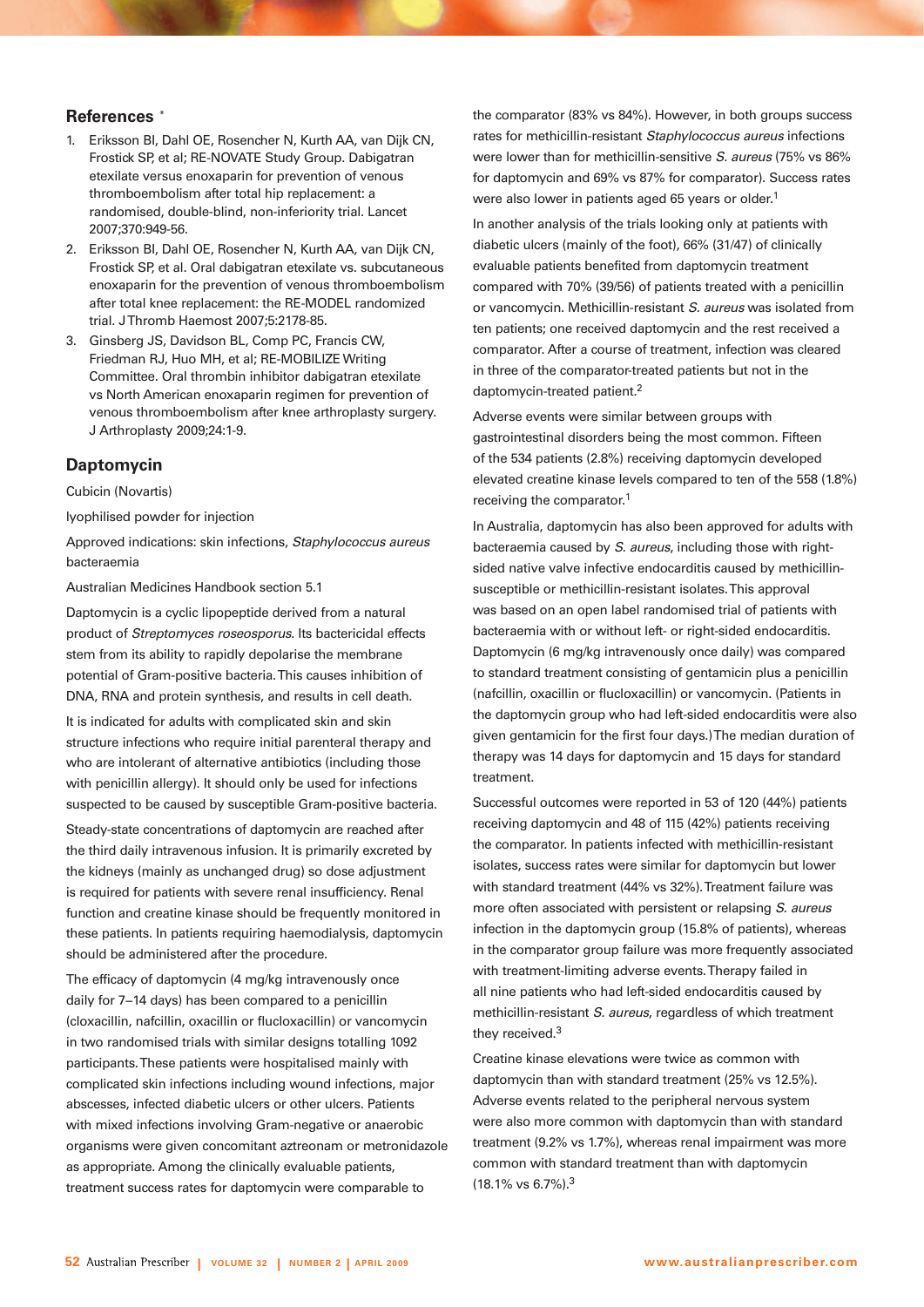Patients should be monitored for the development of muscle pain or weakness. Creatine kinase should be monitored weekly and more frequently in patients who have a higher risk of developing myopathy, such as those with severe renal insufficiency or taking other drugs that are associated with myopathy (HMG-CoA reductase inhibitors, fibrates, cyclosporin). Consider temporarily stopping HMG-CoA reductase inhibitors while patients are receiving daptomycin.

In patients taking concomitant warfarin, anticoagulant activity should be monitored during the first week of daptomycin therapy. Caution is urged when co-administering daptomycin with tobramycin.

Daptomycin-resistant bacteria have emerged in patients enrolled in the clinical trials. To reduce the development of daptomycin resistance, this antibiotic should only be used to treat or prevent infections that are proven or strongly suspected to be caused by susceptible bacteria. Daptomycin does not seem to be effective for infections caused by enterococci, including Enterococcus faecalis and E. faecium. Susceptibility of bacterial isolates should be monitored during the course of treatment.

Daptomycin provides another option for hospitalised adults with serious infections caused by Gram-positive pathogens. However, its efficacy may be lower in older adults. It can also be used for mixed infections involving Gram-negative or anaerobic bacteria if co-administered with appropriate antibiotics.

This antibiotic is not effective for left-sided endocarditis, or for pneumonia because it binds to surfactant and is inactivated. The efficacy of daptomycin in patients with prosthetic heart valves has not been demonstrated.

 $\mathsf{T}|\;$  manufacturer provided only the product information

#### **References** \*†

- 1. Arbeit RD, Maki D, Tally FP, Campanaro E, Eisenstein BI; Daptomycin 98-01 and 99-01 Investigators. The safety and efficacy of daptomycin for the treatment of complicated skin and skin-structure infections. Clin Infect Dis 2004;38:1673-81.
- 2. Lipsky BA, Soutenburgh U. Daptomycin for treating infected diabetic foot ulcers: evidence from a randomized, controlled trial comparing daptomycin with vancomycin or semisynthetic penicillins for complicated skin and skin-structure infections. J Antimicrob Chemother 2005;55:240-5.
- 3. Fowler VG, Boucher HW, Corey GR, Abrutyn E, Karchmer AW, Rupp ME, et al. Daptomycin versus standard therapy for bacteraemia and endocarditis caused by Staphylococcus aureus. N Engl J Med 2006;355:653-5.

# **Etravirine**

Intelence (Janssen-Cilag) 100 mg tablets

Approved indication: HIV

Australian Medicines Handbook section 5.4

Etravirine is a non-nucleoside reverse transcriptase inhibitor (NNRTI). It binds to reverse transcriptase and blocks the RNAand DNA-dependent activities of DNA polymerase. Etravirine is indicated for treatment-experienced adults with HIV who have evidence of viral replication and drug resistance to other antiretroviral drugs including NNRTIs.

The approval of etravirine is based on two identically designed randomised placebo-controlled trials (DUET-1 and DUET-2) in patients with advanced disease. These patients were resistant to currently available NNRTIs and had at least three primary mutations to protease inhibitors. All patients received darunavir (a protease inhibitor) boosted with ritonavir, as well as at least two other antiviral drugs. At the beginning of the studies the average viral load in enrolled patients was 70 000 copies/mL blood. The main measure of effectiveness for etravirine was the number of patients with less than 50 viral copies/mL. After 24 weeks of treatment, 59% (353/599) of patients who added etravirine (200 mg twice daily) had less than 50 viral copies/mL compared to 41% (248/604) of patients who added placebo. The mean increase in CD4 cells was 84 cells/microlitre in the etravirine groups and 65 cells/microlitre in the placebo groups. Using other active antiretroviral drugs with etravirine increases the likelihood of treatment response. $1,2$ 

The trials are ongoing and preliminary results presented at a conference reported that response rates to etravirine were maintained after 48 weeks of treatment (www.retroconference. org/2008/PDFs/790.pdf and www.retroconference.org/2008/ PDFs/791.pdf). The total duration of the trials is expected to be 96 weeks.

Resistance to NNRTIs can develop easily. A single mutation in the reverse transcriptase gene of the virus can lead to reductions in susceptibility, often to all currently available inhibitors in the class. This broad cross-resistance limits the sequential use of other NNRTIs after treatment failure. In the DUET trials, decreased susceptibility to etravirine emerged and was associated with a number of different viral mutations. Cross-resistance with etravirine and other NNRTIs was also observed. The majority of viral strains containing two or three mutations conferring NNRTI resistance also had decreased susceptibility to etravirine.

The most common adverse events with etravirine are rash (17%), diarrhoea (15%) and nausea (14%). Rash was the most common adverse event for which patients discontinued treatment in the DUET trials (2% for etravirine, 0% for placebo). Severe and potentially life-threatening skin reactions, including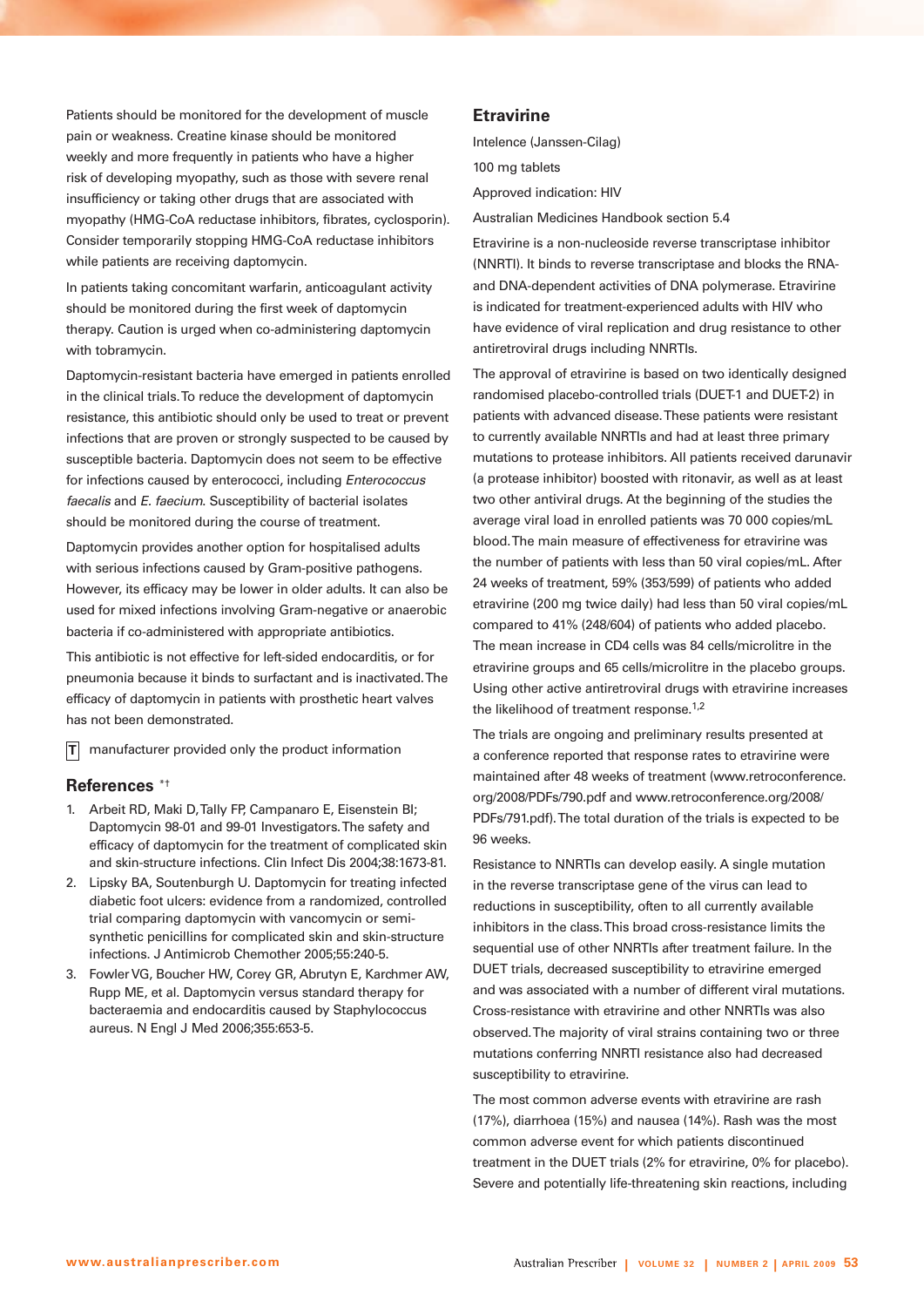Stevens-Johnson syndrome, hypersensitivity reactions and erythema multiforme, have occurred in patients taking etravirine. Treatment should be stopped if this occurs. Other common adverse effects of etravirine include abdominal pain, tiredness and high blood pressure. Neuropsychiatric events occurred in 25% of patients taking etravirine. Similar numbers of events were seen in the placebo group.

Patients who also had hepatitis B and/or hepatitis C were included in the DUET trials, providing they were clinically stable. The incidence of hepatic events (such as hepatobiliary disorders) tended to be higher in patients taking etravirine compared to those taking placebo (11% vs 6%).

This drug should be taken after a meal to increase its bioavailability. Following oral administration, the maximum plasma concentration of etravirine is reached by four hours. Although etravirine is primarily metabolised by the liver, no dose adjustment is needed for patients with mild to moderate liver impairment. Etravirine has not been studied in patients with severe liver disease.

As etravirine induces CYP3A4 and inhibits CYP2C9 and CYP2C19, co-administration of drugs that are metabolised by these enzymes may affect the therapeutic or adverse effects of etravirine. Many drugs may interact with etravirine, including combinations of other antivirals. Etravirine should not be co-administered with other NNRTIs and there are specific recommendations about giving etravirine with protease inhibitors. Other drugs which potentially interact with etravirine include antiarrhythmics, anticoagulants, anticonvulsants, antifungals, antibiotics, benzodiazepines, corticosteroids, statins, immunosuppressants, phosphodiesterase type 5 inhibitors and St John's wort. It is therefore important to obtain a full record of the patient's medications before prescribing etravirine.

Etravirine represents another option for patients infected with multi-resistant HIV strains, although decreased susceptibility to this drug has been observed. Long-term data are needed to assess how durable the observed responses are. The patient's treatment history and antiviral resistance testing should guide the use of this drug.

manufacturer declined to supply data  $|\mathbf{x}|$ 

# **References**

- 1. Madruga JV, Cahn P, Grinsztejn B, Haubrich R, Lalezari J, Mills A, et al. Efficacy and safety of TMC125 (etravirine) in treatment-experienced HIV-1-infected patients in DUET-1: 24-week results from a randomised, double-blind, placebocontrolled trial. Lancet 2007;370:29-38.
- 2. Lazzarin A, Campbell T, Clotet B, Johnson M, Katlama C, Moll A, et al. Efficacy and safety of TMC125 (etravirine) in treatment-experienced HIV-1-infected patients in DUET-2: 24-week results from a randomised, double-blind, placebocontrolled trial. Lancet 2007;370:39-48.

## **Nitisinone**

Orfadin (Orphan)

2 mg, 5 mg and 10 mg capsules

Approved indication: hereditary tyrosinaemia type 1

Tyrosine is one of the amino acids involved in the synthesis of molecules such as dopamine and noradrenaline. The metabolic pathway for tyrosine includes the enzyme fumarylacetoacetase. In hereditary tyrosinaemia there is a deficiency of this enzyme leading to accumulation of its substrates. This causes liver failure, renal tubular dysfunction and neurological crises. In the acute form of the disease death usually occurs before the child is one year old. Children with chronic forms of the disease are at risk of liver cancer. They need to have a diet with a restricted tyrosine intake.

Nitisinone blocks an earlier step in the metabolism of tyrosine. By competitively inhibiting the enzyme hydroxyphenylpyruvate dioxygenase it is thought to reduce the production of the toxic substrates of fumarylacetoacetase.

As hereditary tyrosinaemia type 1 is a rare disease, one of the early studies of nitisinone only included five children. During 7–9 months of treatment plasma and urinary markers of the toxic metabolites declined and liver function improved.1

The approval of nitisinone was based on an international, uncontrolled study of 207 children. They were treated for a median duration of 22 months. The biochemical markers improved and there was some evidence of improved survival. The four-year survival was 93%, but only 35 patients were included in that analysis. (Death or liver transplantation resulted in the withdrawal of 37 patients.) Compared to the treatment of historical controls with diet alone, the probability of surviving for four years increased from 29–60% to 88–94%. The occurrence of liver cancer was reduced, particularly in children who began treatment before their first birthday. Starting treatment before six months of age appears to reduce the need for liver transplantation.

As nitisinone blocks the metabolism of tyrosine, the plasma tyrosine concentration will increase. The patient therefore still needs to follow a diet deficient in tyrosine. High concentrations of tyrosine can have toxic effects on the eyes, skin and nervous system.

Nitisinone was originally developed as a herbicide, but development stopped when animal studies found it had ocular adverse effects. Ophthalmological assessment is needed before treatment and if ocular symptoms develop.

Patients need regular blood counts because leucopenia and thrombocytopenia can occur. These abnormalities may be transient but may require a reduced dose of nitisinone.

The pharmacokinetics of nitisinone have not been studied in detail. There are also no drug interaction studies.